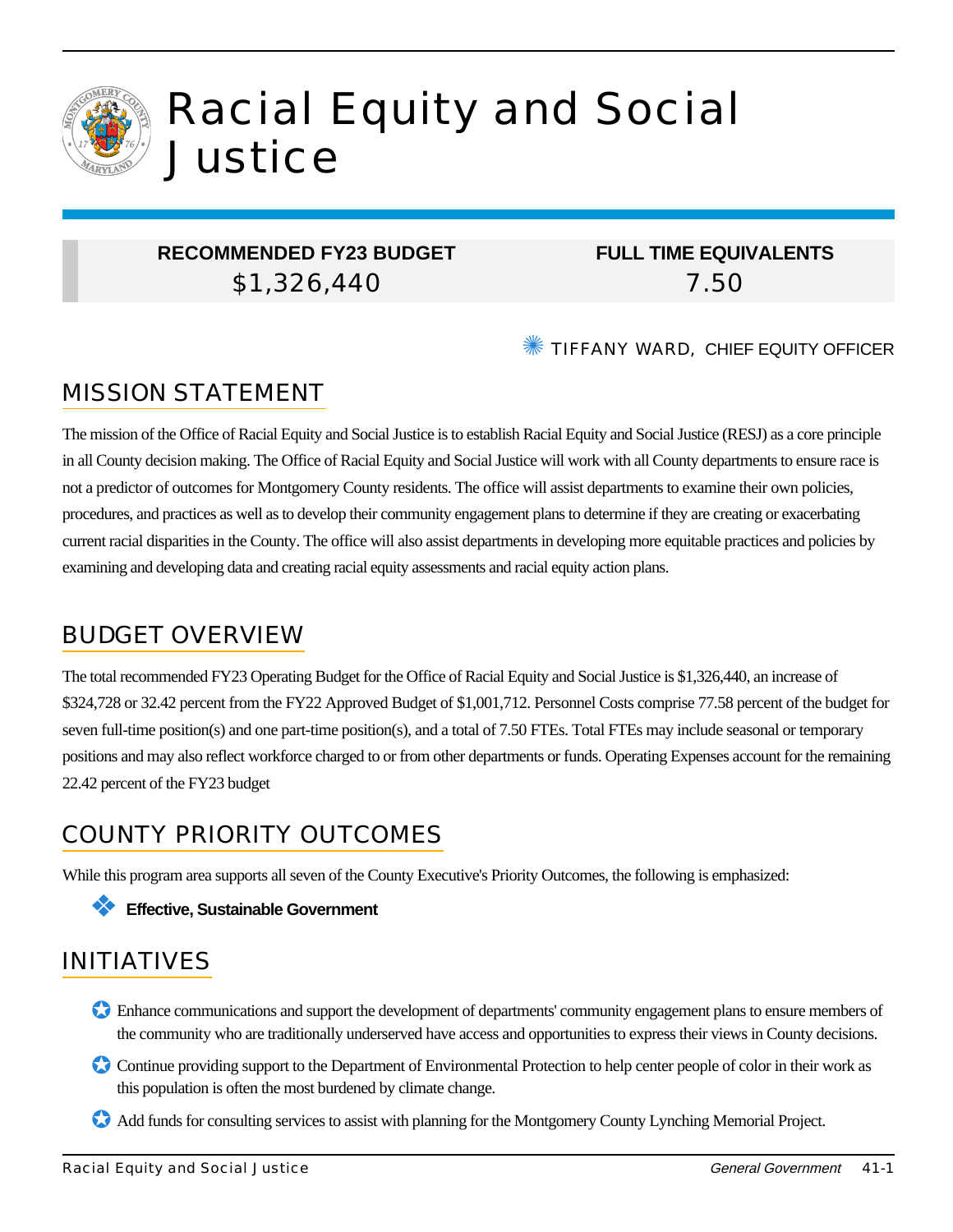# PROGRAM CONTACTS

Contact Tiffany Ward of the Office of Racial Equity and Social Justice at 240.777.5334 or Veronica Jaua of the Office of Management and Budget at 240.777.2782 for more information regarding this department's operating budget.

# PROGRAM PERFORMANCE MEASURES

Performance measures for this department are included below (where applicable). The FY22 estimates reflect funding based on the FY22 Approved Budget. The FY23 and FY24 figures are performance targets based on the FY23 Recommended Budget and funding for comparable service levels in FY24.

| <b>Measure</b>                                                                           | <b>FY20</b> | <b>FY21</b> | <b>Actual Actual Estimated Target Target</b> | <b>FY22 FY23</b> | <b>FY24</b> |
|------------------------------------------------------------------------------------------|-------------|-------------|----------------------------------------------|------------------|-------------|
| <b>Program Measures</b>                                                                  |             |             |                                              |                  |             |
| Number of County employees who have completed Racial Equity Training (not<br>cumulative) | N/A         | 430         | 1.000                                        | 1.000            | 1.000       |
| Percent of County departments with a Racial Equity and Social Justice Lead established   | N/A         | 85%         | 100%                                         | 100%             | 100%        |
| Number of Racial Equity Impact Assessments completed                                     | N/A         | 20          | 50                                           | 40               | 40          |
| Percent of County departments with a Racial Equity Action Plan completed                 | N/A         | $0\%$       | 10%                                          | <b>20%</b>       | 30%         |

# PROGRAM DESCRIPTIONS

### Office of Racial Equity and Social Justice

After many years of spending on programs and initiatives to close racial disparities in Montgomery County, the Montgomery County Council decided it was time to take an approach that looked at race as the primary determinant of disparities. In April 2018, the County Council passed Resolution # 18-1095 to establish an equity framework for policy and decision making. The resolution required the County to perform a baseline study by the Montgomery County Office of Legislative Oversight (OLO) to describe current racial disparities in education, employment, housing, health, land use, and others. Following the completion of the study, the County Council passed Bill 27-19 to adopt a Racial Equity and Social Justice law. The law mandates 1) the creation of an Office of Racial Equity and Social Justice, 2) that all County employees receive racial equity training, and 3) that all departments examine their policies, procedures, and protocols for racial inequities. In December 2020, the County Council passed Bill 44-20 that requires the Office of RESJ to provide racial equity impact assessments (REIA) on supplemental appropriations. The Office of RESJ will also provide a racial equity analysis of the Montgomery County Public Schools operating and capital budgets.

The Office of Racial Equity and Social Justice will partner with Montgomery County departments and regional and national non-profit organizations to accomplish the following actions mandated by law:

- perform an equity assessment to identify the County policies and practices that do not advance racial equity and that must be modified to address racial disparities;
- develop metrics to measure the progress in redressing disparate outcomes based on race and social justice;
- work diligently with each Montgomery County department to develop racial equity and social justice action plans to remedy issues adversely impacting County residents that include community engagement;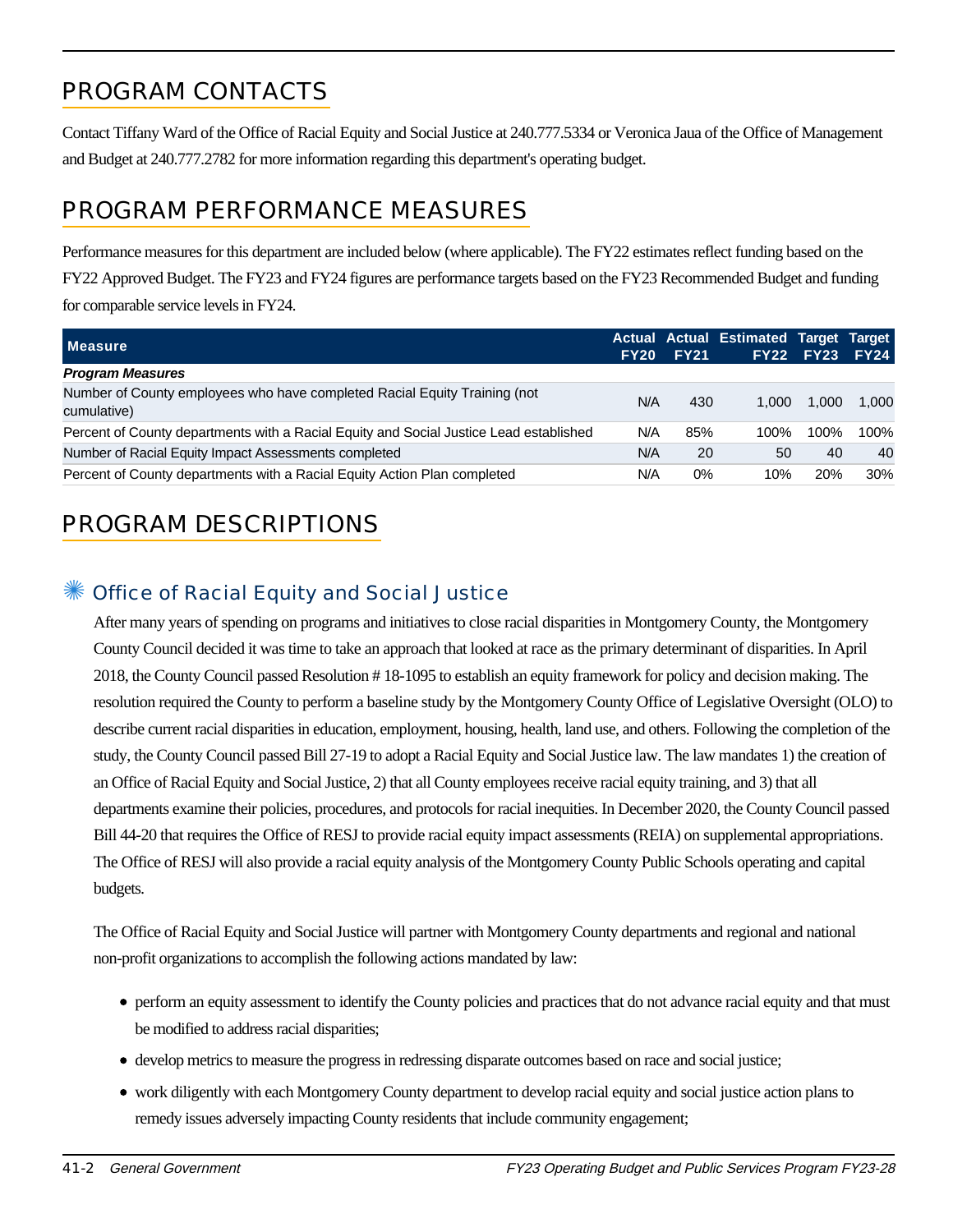provide training to County employees on racial equity and social justice; and develop long- and short-term goals for success in redressing disparate outcomes based on race and social justice as well as their own metrics to measure their success and progress.

### BUDGET SUMMARY

|                                            | <b>Actual</b><br><b>FY21</b> | <b>Budget</b><br><b>FY22</b> | <b>Estimate</b><br><b>FY22</b> | <b>Recommended</b><br><b>FY23</b> | %Chg<br><b>Bud/Rec</b> |
|--------------------------------------------|------------------------------|------------------------------|--------------------------------|-----------------------------------|------------------------|
| <b>COUNTY GENERAL FUND</b>                 |                              |                              |                                |                                   |                        |
| <b>EXPENDITURES</b>                        |                              |                              |                                |                                   |                        |
| Salaries and Wages                         | 267,647                      | 595,672                      | 499,923                        | 825,461                           | 38.6%                  |
| <b>Employee Benefits</b>                   | 60,687                       | 135,748                      | 124,395                        | 203,583                           | 50.0%                  |
| <b>County General Fund Personnel Costs</b> | 328,334                      | 731,420                      | 624,318                        | 1,029,044                         | 40.7%                  |
| <b>Operating Expenses</b>                  | 147,479                      | 270,292                      | 241,192                        | 297,396                           | 10.0%                  |
| <b>County General Fund Expenditures</b>    | 475,813                      | 1,001,712                    | 865,510                        | 1,326,440                         | 32.4 %                 |
| <b>PERSONNEL</b>                           |                              |                              |                                |                                   |                        |
| Full-Time                                  | 2                            | 6                            | 6                              | $\overline{7}$                    | 16.7%                  |
| Part-Time                                  | 0                            | 0                            | 0                              | 1                                 |                        |
| <b>FTEs</b>                                | 2.00                         | 6.00                         | 6.00                           | 7.50                              | 25.0%                  |
| <b>GRANT FUND - MCG</b>                    |                              |                              |                                |                                   |                        |
| <b>EXPENDITURES</b>                        |                              |                              |                                |                                   |                        |
| Salaries and Wages                         | 64                           | $\mathbf 0$                  | 0                              | 0                                 |                        |
| <b>Employee Benefits</b>                   | $\mathbf 0$                  | 0                            | 0                              | 0                                 |                        |
| <b>Grant Fund - MCG Personnel Costs</b>    | 64                           | $\bf{0}$                     | $\pmb{0}$                      | $\bf{0}$                          |                        |
| <b>Grant Fund - MCG Expenditures</b>       | 64                           | $\bf{0}$                     | $\bf{0}$                       | $\bf{0}$                          |                        |
| <b>PERSONNEL</b>                           |                              |                              |                                |                                   |                        |
| Full-Time                                  | $\mathbf 0$                  | 0                            | 0                              | 0                                 |                        |
| Part-Time                                  | $\mathbf 0$                  | 0                            | 0                              | 0                                 |                        |
| <b>FTEs</b>                                | 0.00                         | 0.00                         | 0.00                           | 0.00                              |                        |
| <b>REVENUES</b>                            |                              |                              |                                |                                   |                        |
| <b>Federal Grants</b>                      | 64                           | $\mathbf 0$                  | 0                              | 0                                 |                        |
| <b>Grant Fund - MCG Revenues</b>           | 64                           | $\bf{0}$                     | $\bf{0}$                       | $\bf{0}$                          |                        |
| DEPARTMENT TOTALS                          |                              |                              |                                |                                   |                        |
| <b>Total Expenditures</b>                  | 475,877                      | 1,001,712                    | 865,510                        | 1,326,440                         | 32.4 %                 |
| <b>Total Full-Time Positions</b>           | $\overline{2}$               | $6\phantom{1}$               | $6\phantom{a}$                 | $\overline{7}$                    | 16.7%                  |
| <b>Total Part-Time Positions</b>           | $\mathbf{0}$                 | $\bf{0}$                     | $\pmb{0}$                      | 1                                 |                        |
| <b>Total FTEs</b>                          | 2.00                         | 6.00                         | 6.00                           | 7.50                              | 25.0%                  |
| <b>Total Revenues</b>                      | 64                           | $\bf{0}$                     | $\pmb{0}$                      | $\pmb{0}$                         |                        |

#### FY23 RECOMMENDED CHANGES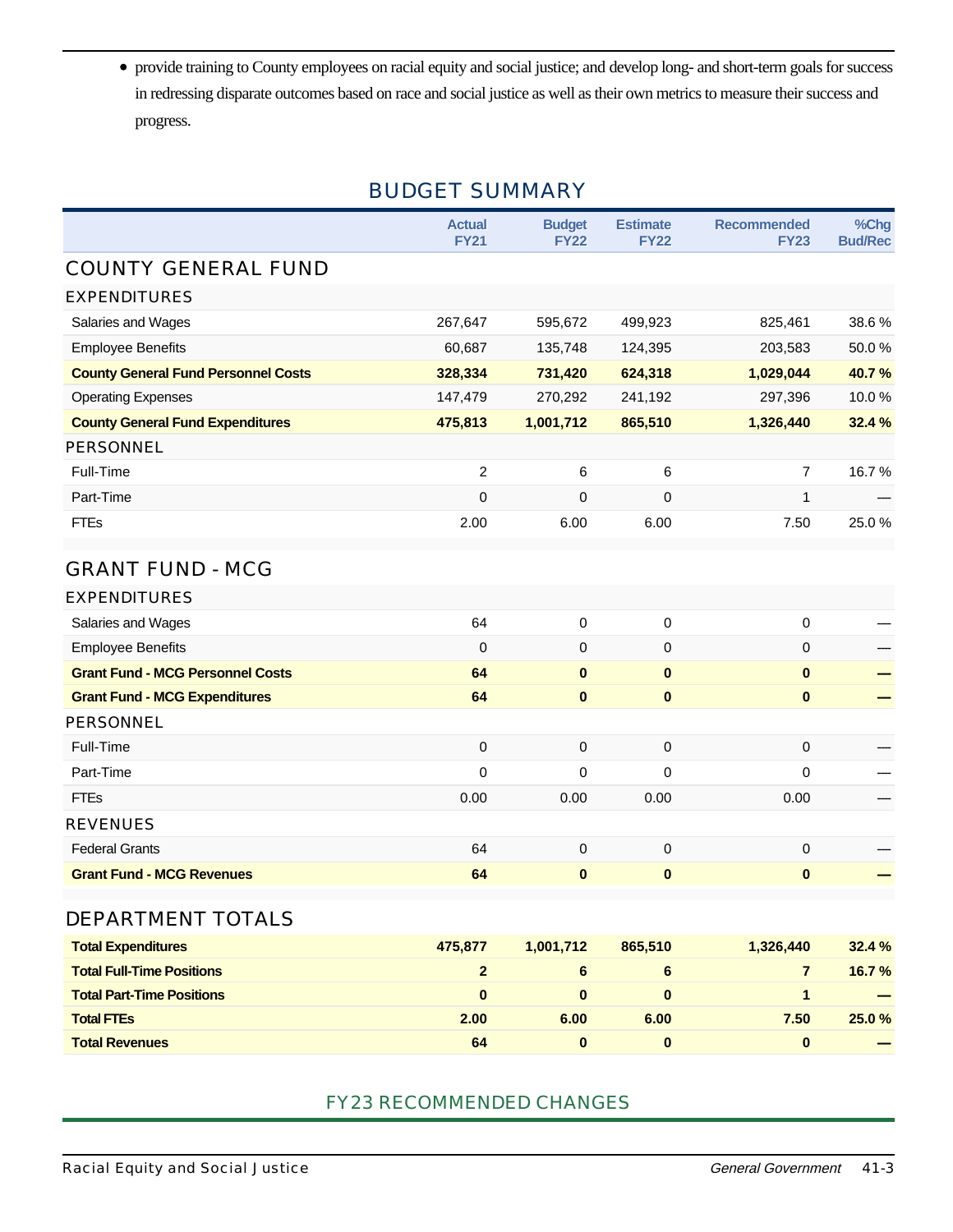#### **FY22 ORIGINAL APPROPRIATION 1,001,712 6.00**

| <b>Changes (with service impacts)</b>                                                                                                                                       |              |      |
|-----------------------------------------------------------------------------------------------------------------------------------------------------------------------------|--------------|------|
| Add: Enhance Communications and Support the Development of Community Engagement Plans in all County<br>Offices and Departments [Office of Racial Equity and Social Justice] | 114,789 1.50 |      |
| Add: Funds for Consulting Services to Assist with Planning for a Lynching Memorial [Office of Racial Equity and<br>Social Justice]                                          | 50,000 0.00  |      |
| Other Adjustments (with no service impacts)                                                                                                                                 |              |      |
| Increase Cost: Annualization of FY22 Lapsed Positions                                                                                                                       | 56,142 0.00  |      |
| Increase Cost: Annualization of FY22 Personnel Costs                                                                                                                        | 46,739 0.00  |      |
| Increase Cost: FY23 Compensation Adjustment                                                                                                                                 | 36,523 0.00  |      |
| Increase Cost: Adjustment in Salaries of Two Program Manager II [Office of Racial Equity and Social Justice]                                                                | 19,786 0.00  |      |
| Increase Cost: Annualization of FY22 Compensation Increases                                                                                                                 | 4,818 0.00   |      |
| Increase Cost: Printing and Mail Adjustment                                                                                                                                 | 2,690 0.00   |      |
| Increase Cost: Retirement Adjustment                                                                                                                                        | 1,241 0.00   |      |
| Decrease Cost: Elimination of One-Time Items Approved in FY22                                                                                                               | (8,000)      | 0.00 |
| <b>FY23 RECOMMENDED</b>                                                                                                                                                     | 1,326,440    | 7.50 |

#### FUNDING PARAMETER ITEMS

#### CE RECOMMENDED (\$000S)

| <b>Title</b>                                                                                                                                                                                                                               | <b>FY23</b> | <b>FY24</b> | <b>FY25</b> | <b>FY26</b> | <b>FY27</b> | <b>FY28</b> |
|--------------------------------------------------------------------------------------------------------------------------------------------------------------------------------------------------------------------------------------------|-------------|-------------|-------------|-------------|-------------|-------------|
| <b>COUNTY GENERAL FUND</b>                                                                                                                                                                                                                 |             |             |             |             |             |             |
| <b>EXPENDITURES</b>                                                                                                                                                                                                                        |             |             |             |             |             |             |
| <b>FY23 Recommended</b>                                                                                                                                                                                                                    | 1,326       | 1,326       | 1,326       | 1,326       | 1,326       | 1,326       |
| No inflation or compensation change is included in outyear projections.                                                                                                                                                                    |             |             |             |             |             |             |
| <b>Annualization of Positions Recommended in FY23</b>                                                                                                                                                                                      | $\bf{0}$    | 48          | 48          | 48          | 48          | 48          |
| New positions in the FY23 budget are generally assumed to be filled at least two months after the fiscal year begins. Therefore, the above<br>amounts reflect annualization of these positions in the outyears.                            |             |             |             |             |             |             |
| <b>Elimination of One-Time Items Recommended in FY23</b>                                                                                                                                                                                   | $\bf{0}$    | (62)        | (62)        | (62)        | (62)        | (62)        |
| Items recommended for one-time funding in FY23, including operating expenditures for new positions and consulting services to assist<br>with planning for the Lynching Memorial project, will be eliminated from the base in the outyears. |             |             |             |             |             |             |
| <b>Labor Contracts</b>                                                                                                                                                                                                                     | 0           | 36          | 36          | 36          | 36          | 36          |
| These figures represent the estimated annualized cost of general wage adjustments, service increments, and other negotiated items.                                                                                                         |             |             |             |             |             |             |
| <b>Subtotal Expenditures</b>                                                                                                                                                                                                               | 1.326       | 1.348       | 1.348       | 1.348       |             | .348        |

#### ANNUALIZATION OF FULL PERSONNEL COSTS

| <b>FY23 Recommended</b> |             | <b>FY24 Annualized</b> |             |  |
|-------------------------|-------------|------------------------|-------------|--|
| <b>Expenditures</b>     | <b>FTEs</b> | <b>Expenditures</b>    | <b>FTES</b> |  |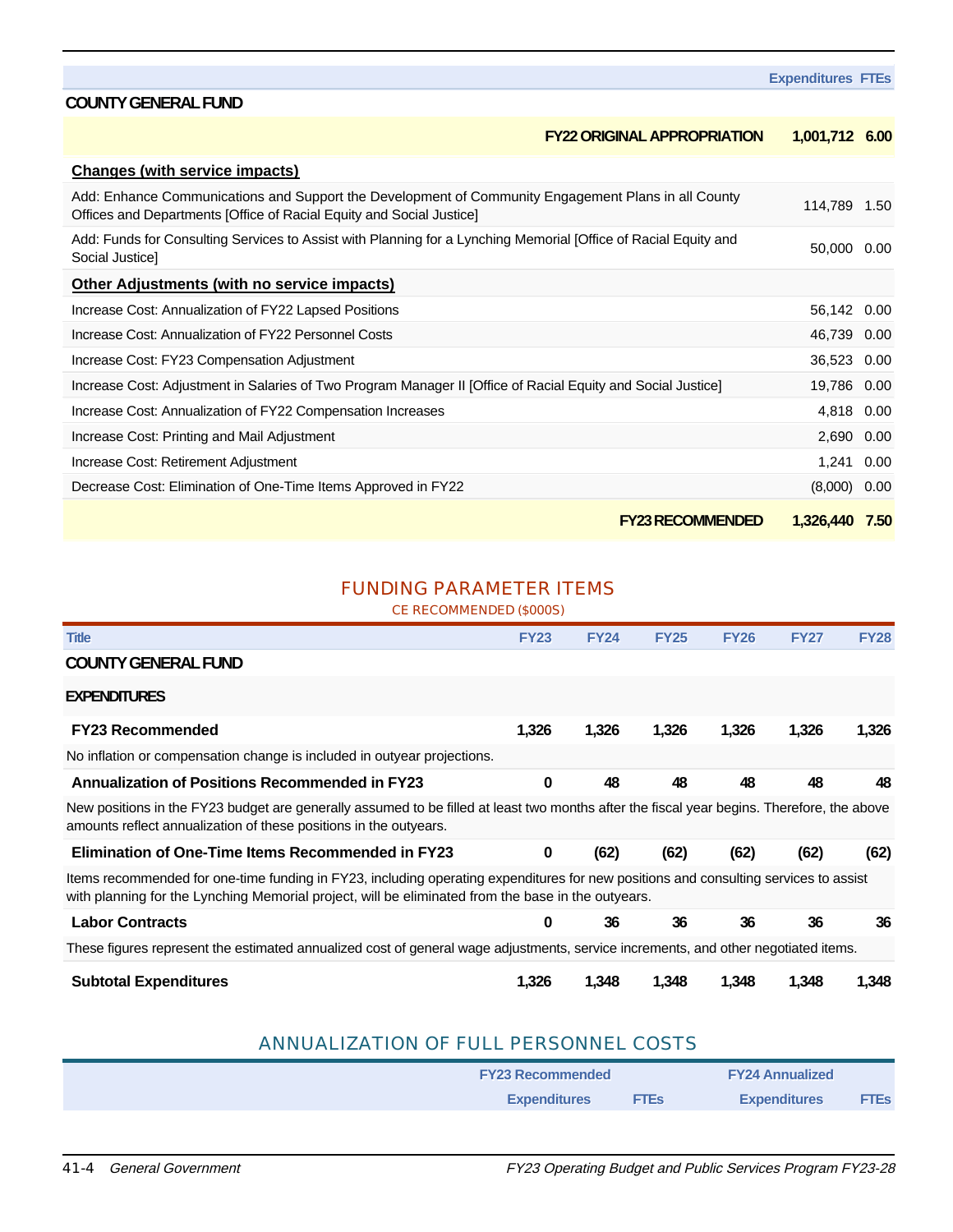#### ANNUALIZATION OF FULL PERSONNEL COSTS

|                                   | <b>FY23 Recommended</b> |             | <b>FY24 Annualized</b> |             |  |
|-----------------------------------|-------------------------|-------------|------------------------|-------------|--|
|                                   | <b>Expenditures</b>     | <b>FTEs</b> | <b>Expenditures</b>    | <b>FTEs</b> |  |
| Program Manager II                | 90.808                  | 1.00        | 124.917                | 1.00        |  |
| Administrative Specialist I (G21) | 41.567                  | 0.50        | 55.423                 | 0.50        |  |
| <b>Total</b>                      | 132,375                 | 1.50        | 180,340                | 1.50        |  |